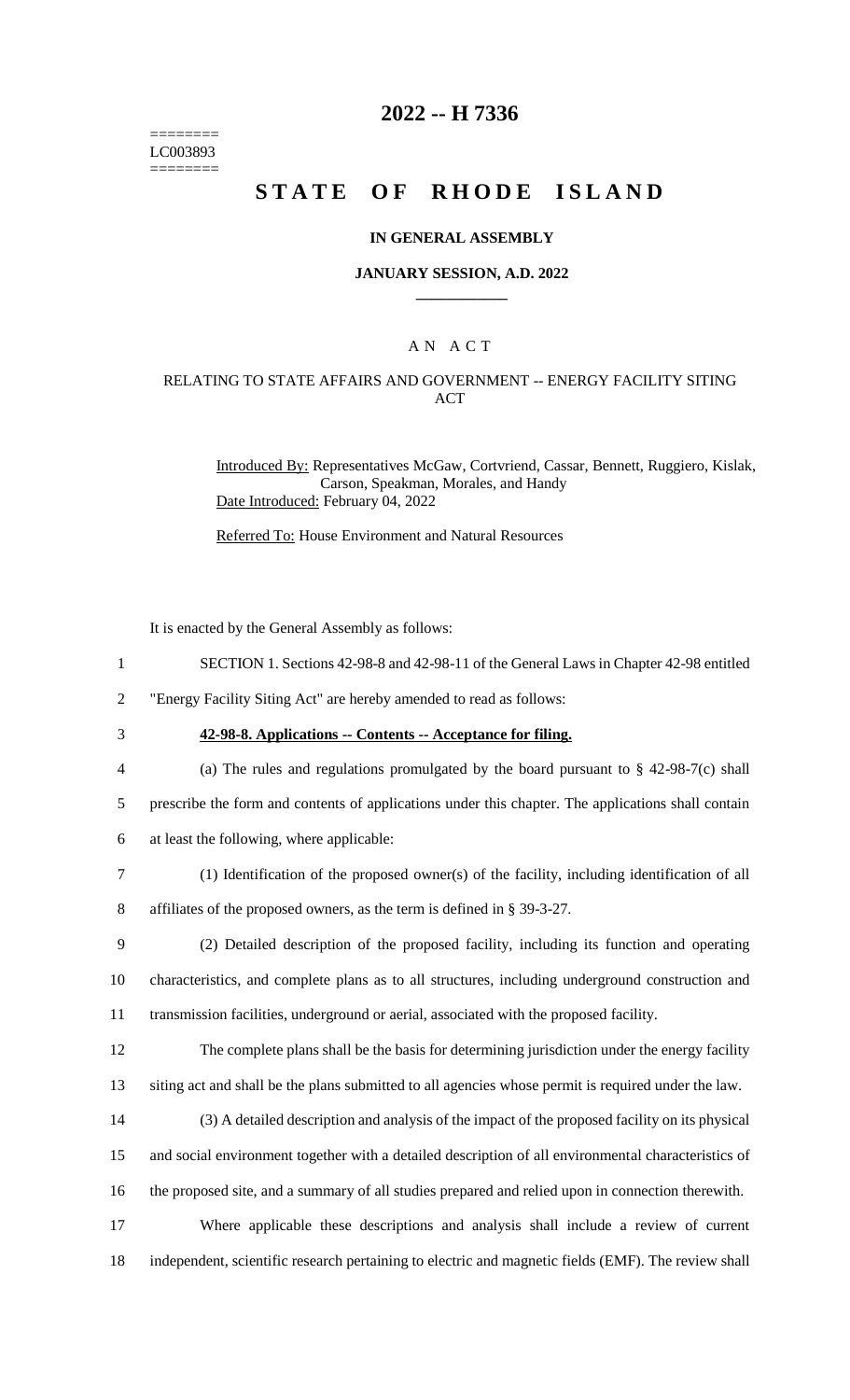provide data assessing potential health risks associated with EMF exposure. For the purposes of this chapter "prudent avoidance" shall refer to measures to be implemented in order to protect the public from EMF exposure.

 (4) All studies and forecasts, complete with the information, data, methodology, and assumptions on which they are based, on which the applicant intends to rely in showing the need for the proposed facility under the statewide master construction plan submitted annually.

 (5) Complete detail as to the estimated construction cost of the proposed facility, the projected maintenance and operation costs, estimated costs to the community such as safety and public health issues, storm damage and power outages, estimated costs to businesses and homeowners due to power outages, the estimated unit cost of energy to be produced by the proposed facility, and expected methods of financing the facility.

 (6) A complete life-cycle management plan for the proposed facility, including measures for protecting the public health and safety and the environment during the facility's operations, including plans for the handling and disposal of wastes from the facility, and plans for the decommissioning of the facility at the end of its useful life.

 (7) A study of alternatives to the proposed facility, including alternatives as to energy sources, methods of energy production, and sites for the facility, together with reasons for the applicant's rejection of these alternatives. The study shall include estimates of facility cost and unit energy costs of alternatives considered.

 (8) A detailed and specific statement as to the effects the proposed facility would have on 21 the ability of the state to meet the carbon-emissions-reduction goals set forth in  $\S$  42-6.2-2(a)(2).

 (b) Within thirty (30) days of the filing of an applicant under this chapter, the board shall notify the applicant whether the application is in the form and addresses the matters that are required by this section and the rules and regulations as are promulgated pursuant to § 42-98-7. An application meeting these requirements shall then be docketed. Any application deemed to be deficient shall be returned to the applicant, together with a concise and explicit statement of the application's deficiencies. Within fifteen (15) days of the resubmission of an application following a rejection for deficiency, the board shall docket the application together with specification of continuing deficiencies noted by the board, if any.

### **42-98-11. Final hearing -- Standards -- Decisions.**

 (a) Within forty-five (45) days after the final date for submission of advisory opinions pursuant to § 42-98-10, the board shall convene the final hearing on the application. The purpose of this hearing shall not be to rehear the evidence which was presented previously in hearings before agencies designated under § 42-98-9, but rather to provide the applicant, intervenors, the public,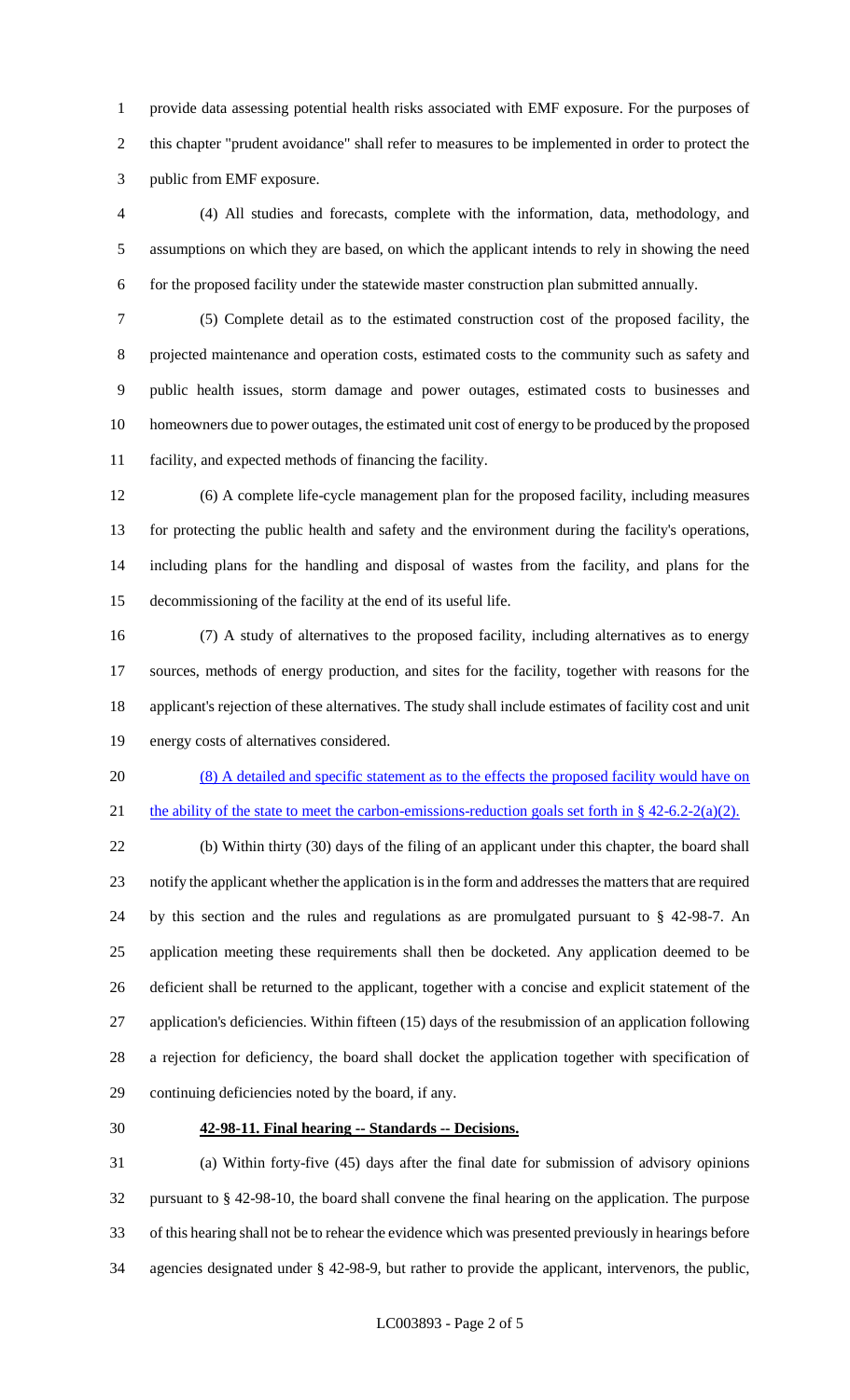and all other parties in the proceeding, the opportunity to address in a single forum, and from a consolidated, statewide prospective, the issues reviewed, and the recommendations made in the proceedings before the agencies designated under § 42-98-9. The board at this hearing may, at its discretion, allow the presentation of new evidence by any party as to the issues considered by the agencies designated under § 42-98-9. The board may limit the presentation of repetitive or cumulative evidence. The hearing shall proceed on not less than thirty (30) days' notice to the parties and the public, shall be concluded not more than sixty (60) days following its initiation, and shall be conducted expeditiously.

 (b) The board shall issue a decision granting a license only upon finding that the applicant has shown that:

 (1) Construction of the proposed facility is necessary to meet the needs of the state and/or region for energy of the type to be produced by the proposed facility.

 (2) The proposed facility is cost-justified, and can be expected to produce energy at the lowest reasonable cost to the consumer consistent with the objective of ensuring that the construction and operation of the proposed facility will be accomplished in compliance with all of the requirements of the laws, rules, regulations, and ordinances, under which, absent this chapter, a permit, license, variance, or assent would be required, or that consideration of the public health, safety, welfare, security and need for the proposed facility justifies a waiver of some part of the requirements when compliance cannot be assured.

 (3) The proposed facility will not cause unacceptable harm to the environment and will enhance the socio-economic fabric of the state.

 (c) The board shall not issue a decision granting a license to any applicant unless the board makes an affirmative determination that construction of the proposed facility will not adversely 24 impact the ability of the state to achieve the carbon-emissions-reduction goals set forth in § 42-6.2- $25 \quad 2(a)(2)$ .

 $\left(\frac{e}{d}\right)$  Within sixty (60) days of the conclusion of the final hearing the board shall issue its final decision on the application. A decision in favor of the application shall constitute a granting of all permits, licenses, variances, or assents, which under any law, rule, regulation, or ordinance of the state or of a political subdivision thereof which would, absent this chapter, be required for the proposed facility. The decision may be issued requiring any modification or alteration of the proposed facility, and may be issued on any condition the board deems warranted by the record, and may be issued conditional upon the applicant's receipt of permits required by federal law. The board's decision shall explicitly address each of the advisory opinions received from agencies, and the board's reasons for accepting, rejecting, or modifying, in whole or in part, any of those advisory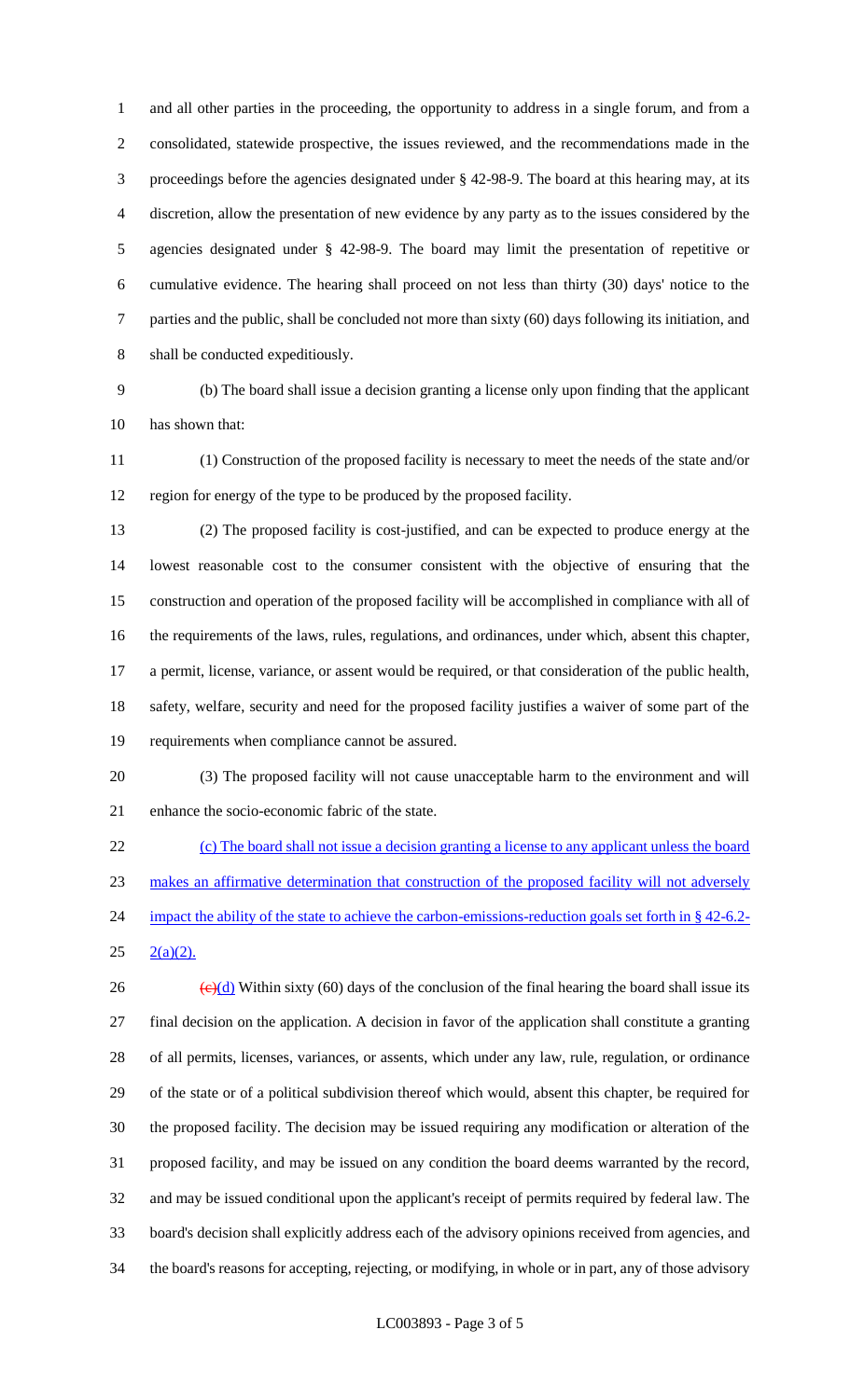- 1 opinions. The board shall, within ten (10) days of granting a license, with or without conditions,
- 2 deliver the decision to the speaker of the Rhode Island house of representatives, and the president
- 3 of the Rhode Island senate.
- 4 SECTION 2. This act shall take effect upon passage and shall apply to applications made
- 5 to the energy facility siting board on or after the effective date of this act.

======== LC003893 ========